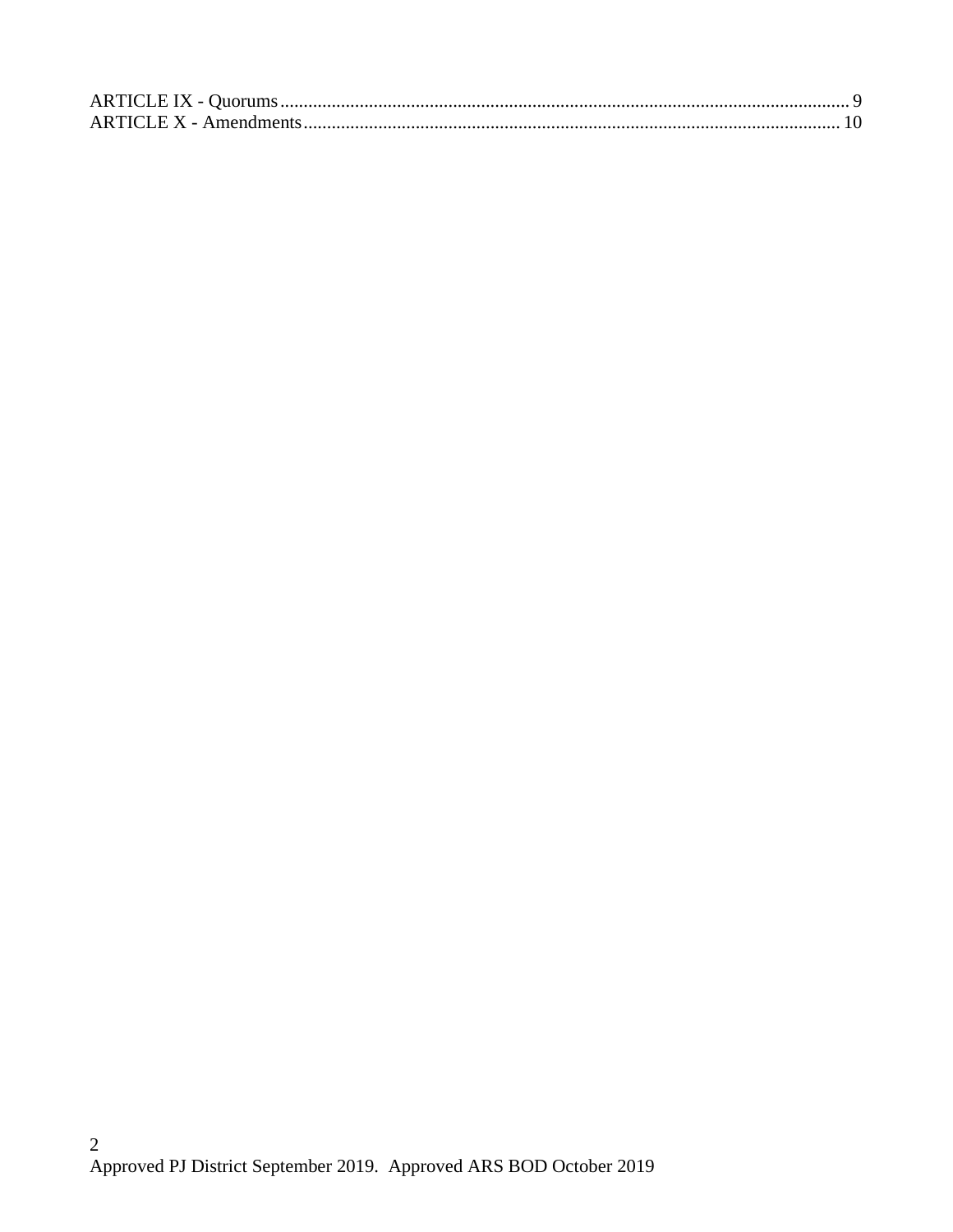# <span id="page-2-0"></span>**ARTICLE I - Name and Organization**

Section 1. The name of this organization is "The Penn-Jersey District of the American Rose Society" (the "District").

Section 2. The District is a non-profit educational organization.

Section 3. The District is a part of the American Rose Society (ARS), and is governed by the Articles of Incorporation, By-Laws, and other rules and regulations of the American Rose Society, which take precedence over these By-Laws.

# <span id="page-2-1"></span>**ARTICLE II - Objectives**

Section 1. The objectives of the District are to:

- A. Assist in carrying out the objectives of the ARS, wherever possible, and in particular as they pertain to the District. This includes the promotion of new memberships for the societies within the district and the ARS.
- B. Bring together persons interested in roses.
- C. Promote interest in, and disseminate information about, rose culture.
- D. Improve the standards of excellence in all aspects of roses, including, but not limited to, growing, exhibiting, judging, hybridizing and photographing.
- E. Arrange for an annual District Convention and an annual District Rose Show.

# <span id="page-2-2"></span>**ARTICLE III - Membership**

Section 1. The membership shall consist of all members of the ARS residing within the geographical boundaries of the Penn-Jersey District and/or assigned by the ARS.

Section 2. Organizations within the geographical boundaries of the District that are Chapter or Affiliated Members of the American Rose Society (the "local Societies") are members of the District.

# <span id="page-2-3"></span>**ARTICLE IV - Government and Management**

<span id="page-2-4"></span>**Section 1. District Director**. The Chief Executive Officer of the District shall be the District Director, duly elected under the By-Laws of the ARS and this District.

<span id="page-2-5"></span>**Section 2 Board of Directors**. Management of the affairs of the District shall be directed by a thirteen (13) person Board of Directors, consisting of six (6) elected officers and seven (7) appointed officers.

<span id="page-2-6"></span>**Section 3. Board of Directors Meetings**. The Board of Directors may meet at each District Meeting, and at such other times as deemed appropriate by the Board, in person, by mail, email, telephone or fax. The District Director shall preside over all meetings of the Board of Directors.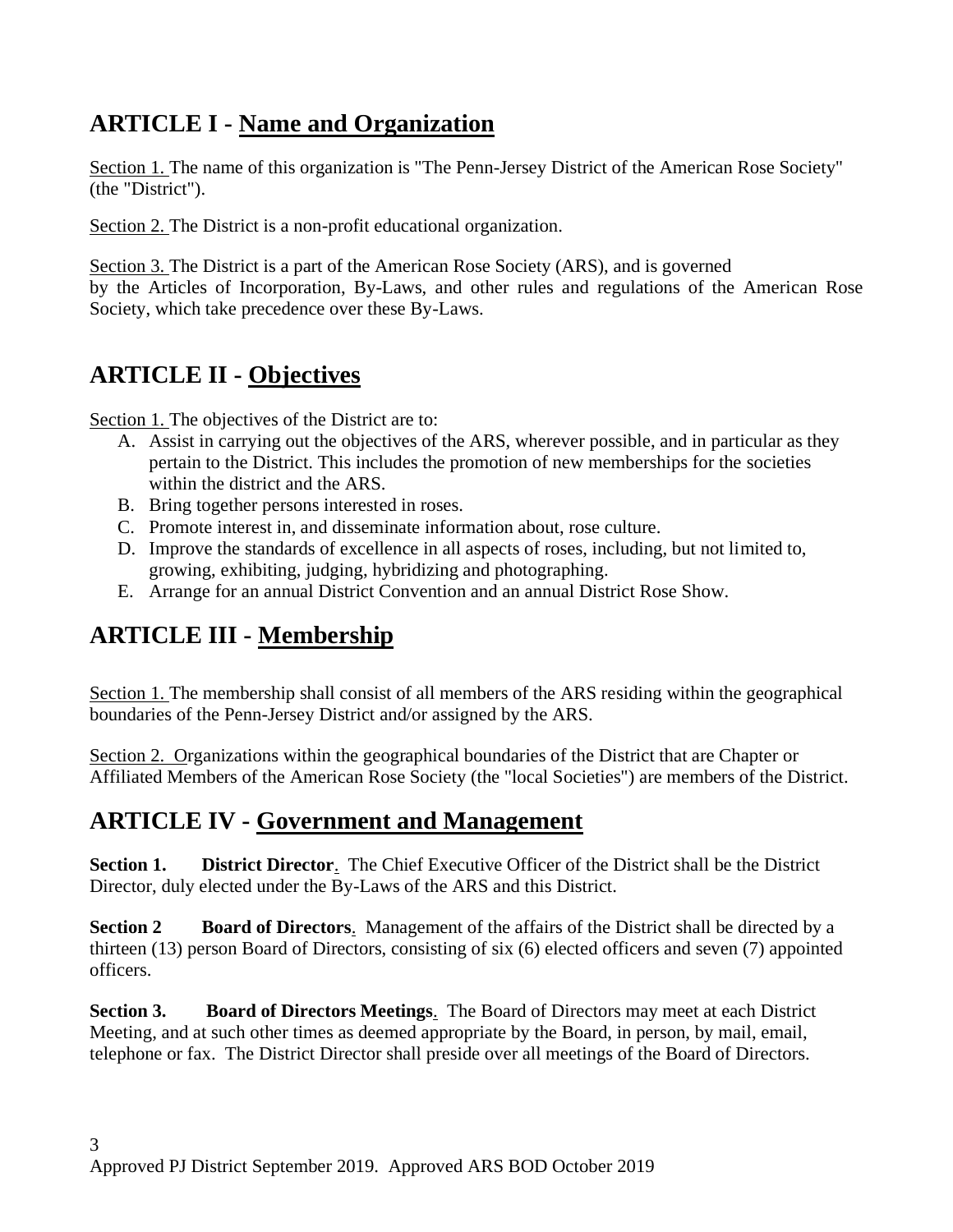# <span id="page-3-0"></span>**ARTICLE V - Officers, Terms, Method of Selection, and Duties**

Section 1. The six (6) elected officers of the District shall include:

- A. District Director
- $B<sub>1</sub>$ 1<sup>st</sup> Assistant Director
- $C_{2}$ 2<sup>nd</sup> Assistant Director
- D. Secretary
- E. Treasurer
- F. District Member National Nominating Committee (also serve as Chair, District Nominating Committee and Chair, District Prizes and Awards Committee)

Section 2. The seven (7) appointed officers shall include:

- A. Chair, Horticultural Judges
- B. Chair, Arrangement Judges
- C. Chair, Photography
- D. Chair, Consulting Rosarians
- E. Coordinator, Roses in Review
- F. Chair, District Trophies
- G. Chair, Membership

#### Section 3. **Terms of Office and Method of Selection.**

A. The District Director shall be selected in the manner and for the term of office prescribed by the ARS.

B. The 1st and 2nd Assistant Directors, Secretary, Treasurer, and District Member of the National Nominating Committee shall be elected at the same Annual Business Meeting as the District Director. Terms of office shall be concurrent with that of the District Director.

C. Chair, Horticultural Judges; Chair, Arrangement Judges; Chair, Photography; Chair, Consulting Rosarians; Coordinator, Roses in Review; and Chair, District Trophies shall be appointed by the District Director, and confirmed by a majority of the membership in attendance. Terms of office shall be concurrent with that of the District Director.

Section 4. Vacancies. In the event of a vacancy in the office of District Director the 1st Assistant Director shall success to the office as Acting District Director until a special election is held in accordance with ARS BY-Laws. In the event of a vacancy in any of the other five (5) elected officer positions the District Director shall, with the concurrence of the Board of Directors, appoint a successor for the unexpired term of office. In the event of a vacancy in any of the seven (7) appointed officer positions. the District Director shall appoint a successor for the unexpired term of office.

4 Section 5. Appointed Officers. The District Director shall appoint the Chair of Horticultural Judges.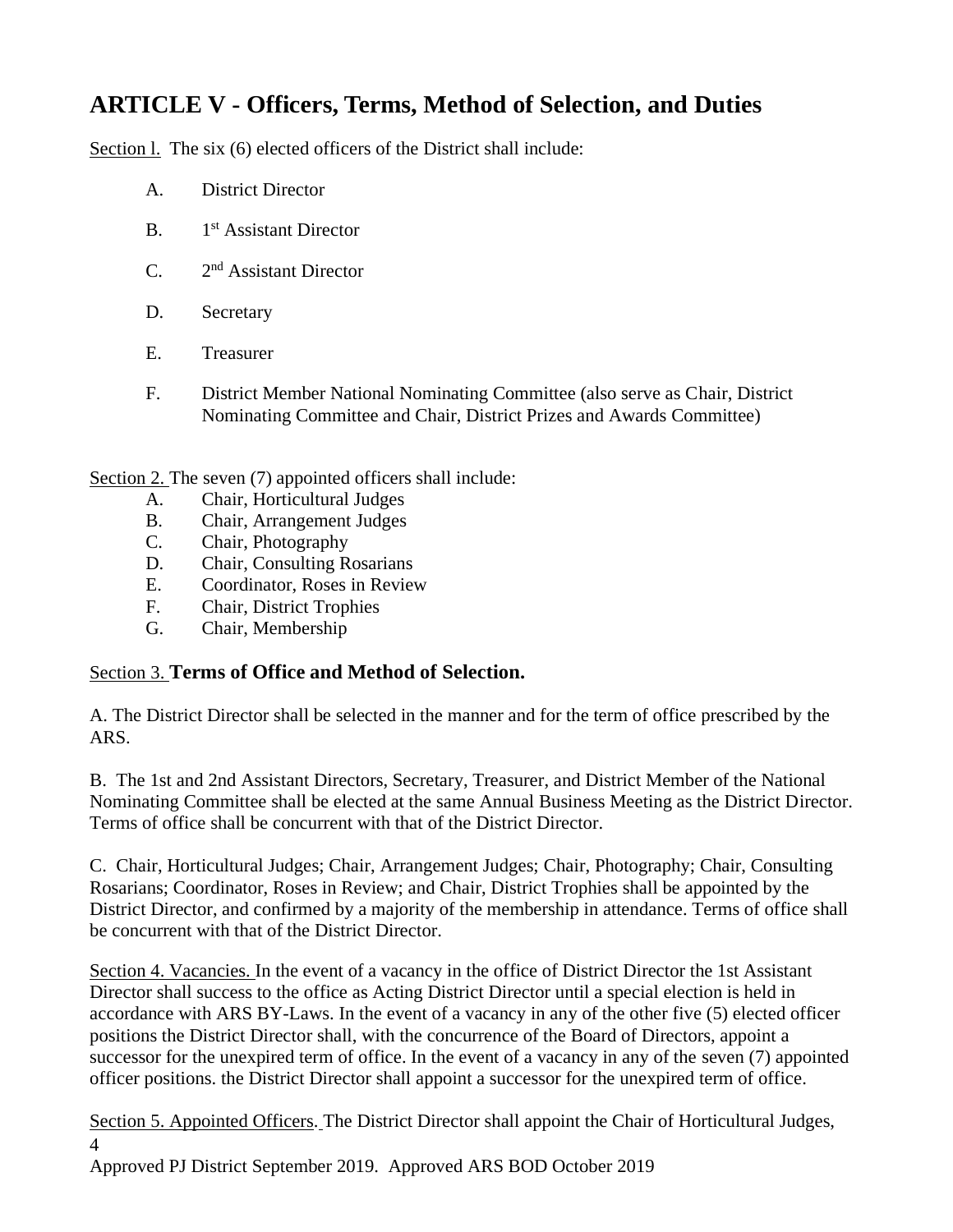Chair of Arrangement Judges, Chair of Photography, Chair of Consulting Rosarians, Coordinator of Roses in Review, Chair of District Trophies, and Membership Chair. The Director may also appoint a Parliamentarian if deemed appropriate. All appointed officers serve at the pleasure of the District Director.

## <span id="page-4-0"></span>Section 6. Duties of Elected Officers

## <span id="page-4-1"></span>**A. The District Director shall:**

- 1. Be the Chief Executive Officer of the District and represent the District at all official ARS activities.
- 2. Preside at all business meetings of the District and at all meetings of the Board of Directors.
- 3. Arrange for all activities and publications necessary to accomplish the objective of the District and ARS.
- 4. Appoint officers and committees, as provided by the By-Laws.
- 5. Be a voting member of all committees, except Audit and Nominating.
- 6. Be responsible, with the Treasurer, for fiscal oversight of the District and reporting to the Board of Directors, and to the membership, at the District meeting.
- 7. Sign checks in the event of Treasurer's absence or inability.
- 8. Annually arrange, in consultation with the appropriate chairs, for the preparation of a District Directory of District Officers, local Societies and their Officers, Newsletter Editor(s), Consulting Rosarians, Horticultural and Arrangements Judges, et al, which will be furnished to District Officers and to each local Society President

# <span id="page-4-2"></span>**B. The 1st Assistant Director shall***:*

- 1. Perform the duties of the District Director, in the absence or inability of the Director.
- 2. In the event of a vacancy in the office of District Director, assume his/her duties, 'as Acting Director, until a District Director is elected.
- 3. Serve on the Board of Directors.
- 4. Perform other duties assigned by the District Director.

# <span id="page-4-3"></span>**C. The 2nd Assistant Director shall:**

- 1. Perform the duties of the 1st Assistant Director, in the absence or inability of the 1st Assistant Director.
- 2. Serve on the Board of Directors.
- 3. Perform other duties assigned by the District Director.

# <span id="page-4-4"></span>**D. The Secretary shall:**

- 1. Keep minutes of all District meetings and Board of Directors Meetings and furnish a copy to the District Director within thirty (30) days after the meeting.
- 2. Call the roll of local Societies at all District Meetings.
- 3. Maintain records of the District to include copies of all by-laws for societies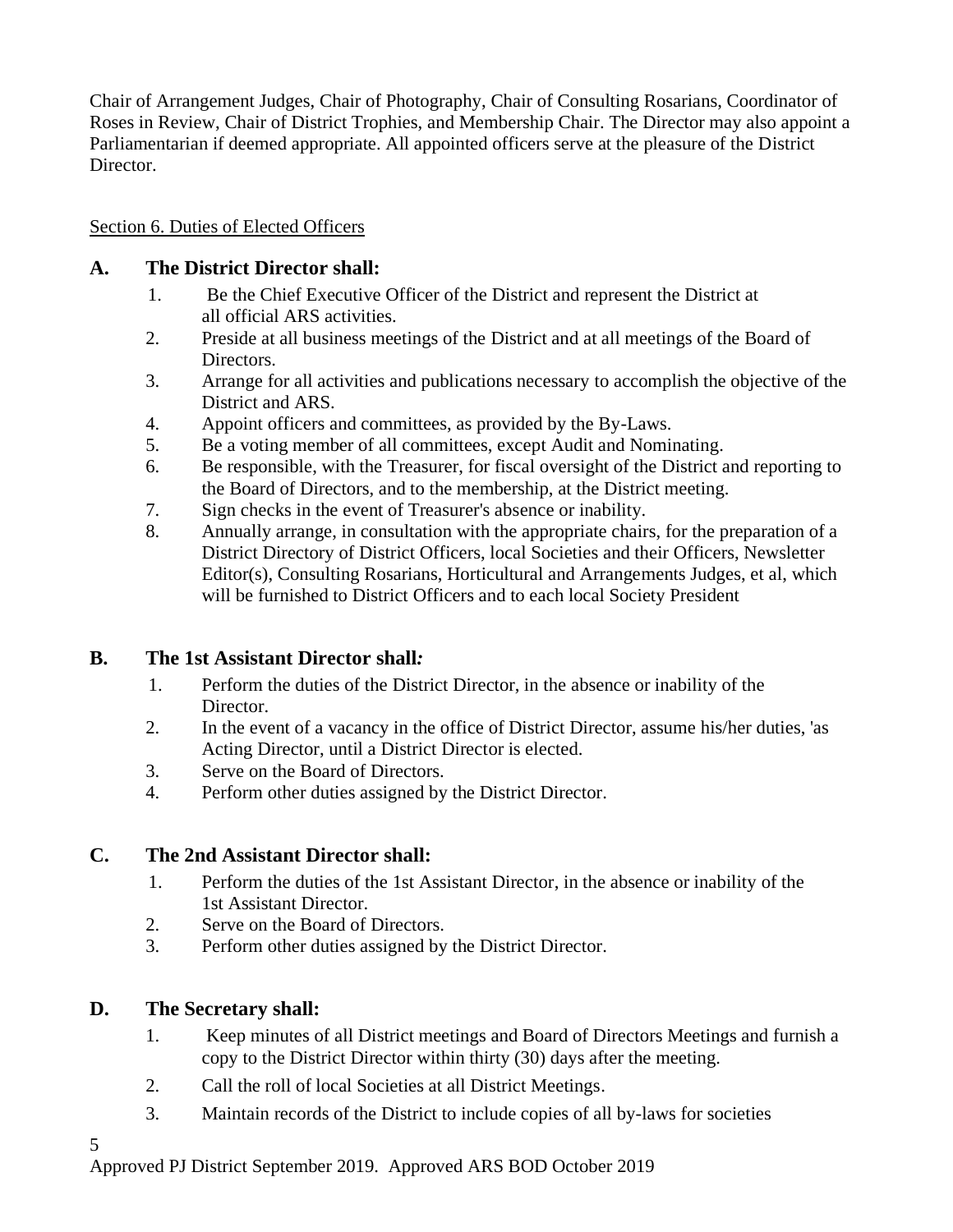within the district as well as a list of officers for each society.

4. Serve on the Board of Directors.

## <span id="page-5-0"></span>**E. The Treasurer shall:**

1. Maintain bank account, or other appropriate investment(s), in name of Penn-Jersey District, American Rose Society, with signature authorized by either

Treasurer or District Director, and deposit all funds received into the account(s).

2. Pay all District bills, authorized by the annual budget or as authorized by the District Director.

3. Bill and collect all funds due the District.

4. Prepare an annual financial statement, for presentation at the annual Business Meeting.

- 5. Close the financial books, at the end of the District's year, and make them available to the Financial Audit Committee,
- 6. Serve on the Board of Directors.
- 7. Annually file all tax forms are required by the IRS and State Department of Revenue.
- 8. Serve as liaison and resource for all district society treasurers.

# <span id="page-5-1"></span>**F. District Member National Nominating Committee shall:**

- 1. Serve as Chair of Prizes and Awards Committee and preside over the selection and presentation of the ARS Silver Honor Medal Award.
- 2. Serve as Chair of the District Nominating Committee.
- 3. Serve on the Board of Directors.

#### <span id="page-5-2"></span>Section 7. Duties of Appointed Officers:

# <span id="page-5-3"></span>**A. Chair of Horticultural Judges shall:**

1. Be responsible for continuing education of Horticultural Judges residing within the District.

- 2. Organize Horticultural Judging Schools and seminars, as deemed necessary.
- 3. Maintain current list of Horticultural Judges.
- 4. Select judges and serve as Chair of Horticultural Judges and schedule of District Rose Show.
- 5. Annually submit to the District Director the names of not more than three (3) nominees for District American Rose Society Outstanding Judge Award.
- 6. Serve on the Board of Directors.

# <span id="page-5-4"></span>**B. Chair of Arrangement Judges shall:**

6

1. Be responsible for continuing education of Arrangement Judges residing within the District.

- 2. Organize Arrangement Judging Schools and seminars, as deemed necessary.
- 3. Maintain current list of Arrangement Judges.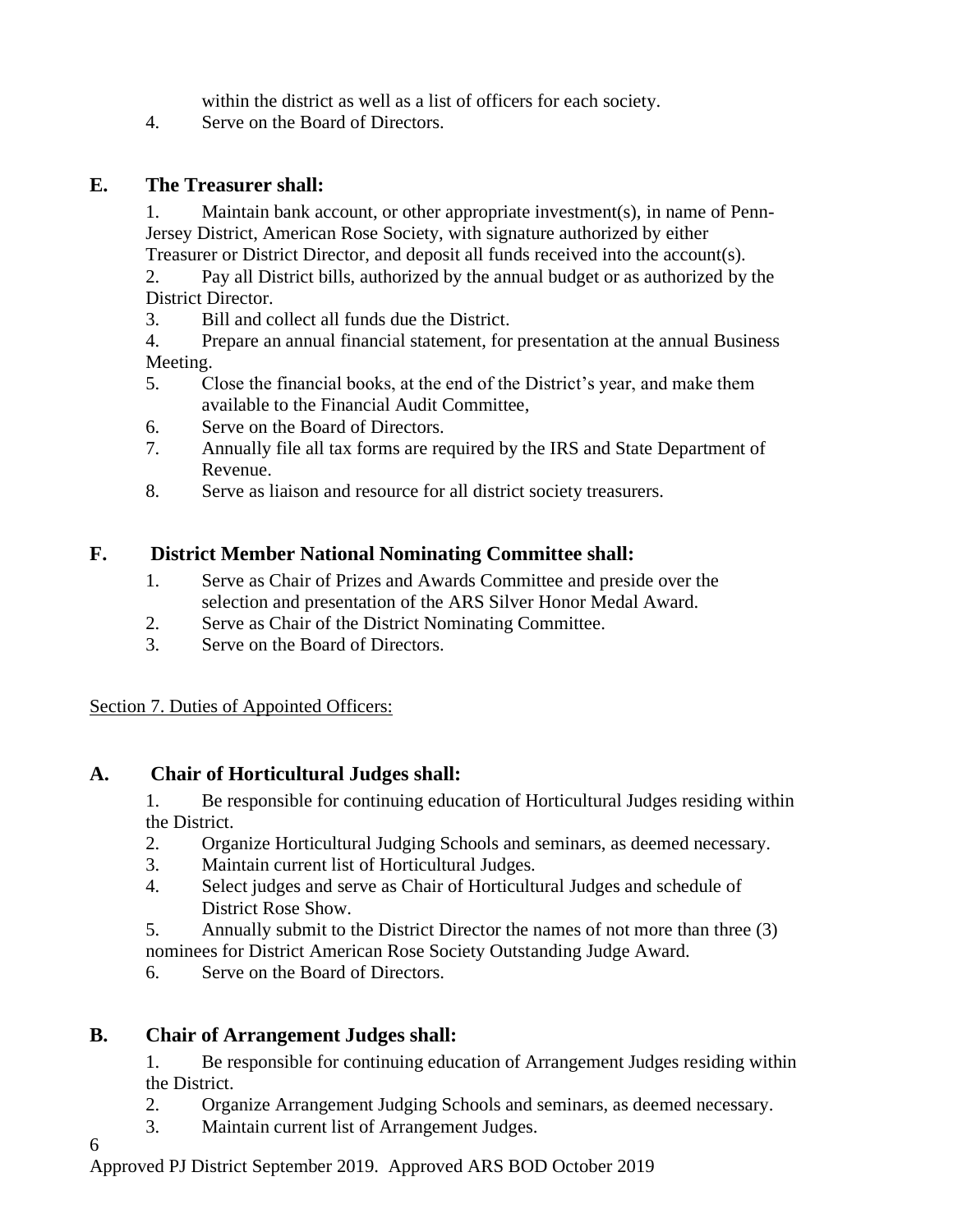- 4. Select judges and serve as Chair of Arrangement Judges and schedule of District Rose Show.
- 5. Annually submit to the District Director the names of not more than three (3) nominees for District American Rose Society Outstanding Judge Award.
- 6. Serve on the Board of Directors.

## <span id="page-6-0"></span>**C. Chair of Consulting Rosarians shall:**

1. Be responsible for the continuing education of Consulting Rosarians residing within the District.

- 2. Conduct appropriate Consulting Rosarian Schools for Consulting Rosarians to maintain credentials, and to qualify applicants for Consulting Rosarian appointment.
- 3. Maintain current list of District Consulting Rosarians.
- 4. Annually submit to the District Director the names of not more than three (3) nominees for District American Rose Society Outstanding Consulting Rosarian Award.
- 5. Submit annually a list of individuals to be recognized as Master Rosarians
- 6. Serve on the Board of Directors.

#### <span id="page-6-1"></span>**D. Roses in Review Coordinator shall:**

1. Receive and compile the Roses in Review reports and submit appropriate data to the National Roses in Review Coordinator.

- 2. Prepare a report for presentation at the District meeting.
- 3. Serve on the Board of Directors.

#### <span id="page-6-2"></span>**E. Chair of Photography shall:**

- 1. Select judges and serve as Chair of Photography and schedule of District Rose Show.
- 2. Coordinate and run photography show at the District winter meeting.
- 3. Serve on the Board of Directors.

#### <span id="page-6-3"></span>**F. Chair, District Trophies shall:**

- 1. Be custodian of the District trophies.
- 2. Be responsible for having the trophies at the District Show.
- 3. Serve on the Board of Directors.

#### <span id="page-6-4"></span>**G. Chair, Membership shall:**

- 1. Develop ARS members within the District.
- 2. Provide societies with names of new ARS members in their area.
- 3. Collate annual membership directory for publication to all District officers and Society Presidents
- 4. Serve on the Board of Directors.

7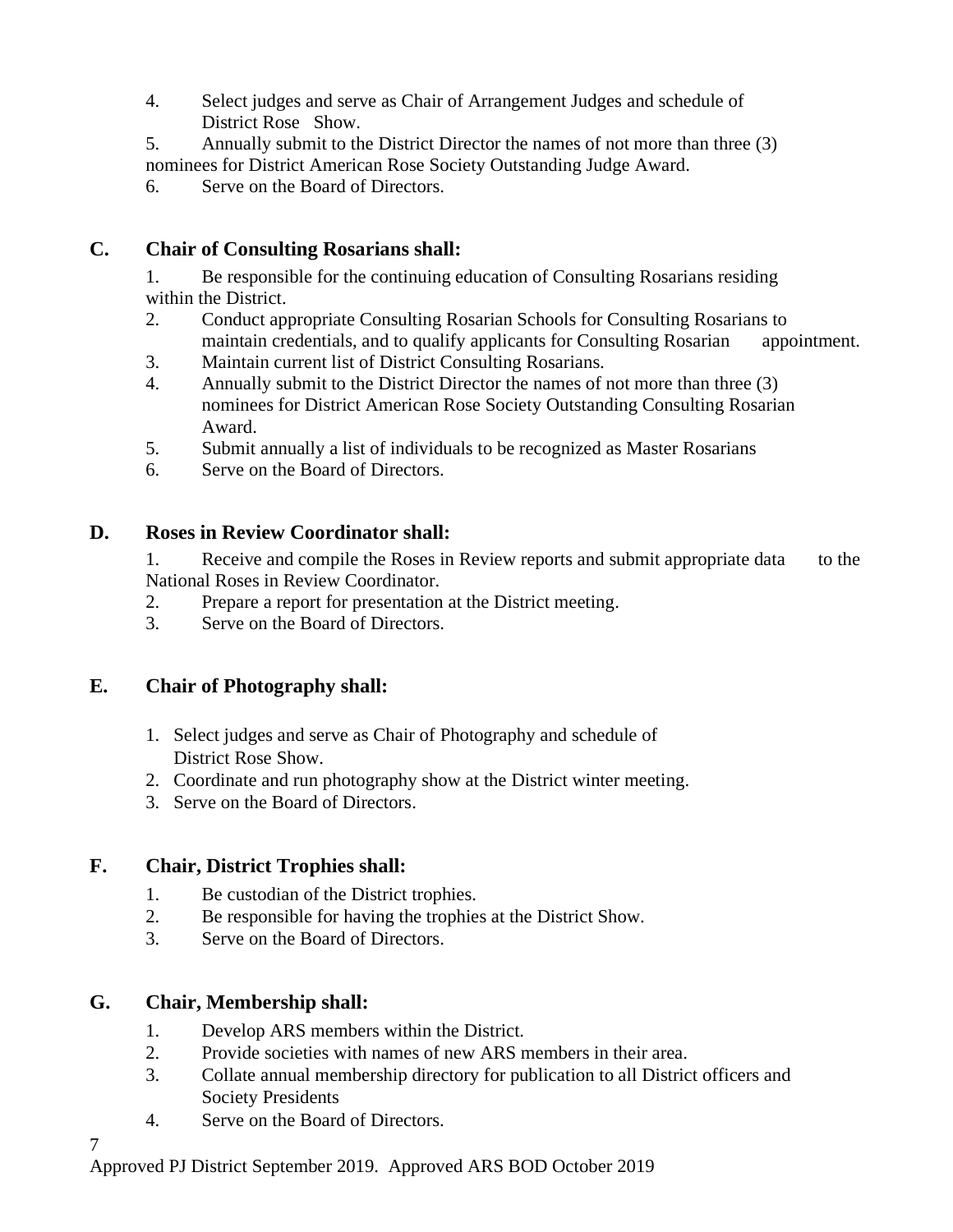# <span id="page-7-0"></span>**ARTICLE VI – Committees**

# <span id="page-7-1"></span>**Section 1. Standing Committees**

## <span id="page-7-2"></span>**A. Nominating Committee shall:**

1. Consist of the District Chair of Nominating Committee, and three appointed ARS members; term of office shall be consistent with that of the District director.

2. At the appropriate time submit one or more candidates for the offices of District Director, 1st and 2nd Assistant Directors, Secretary, Treasurer, and Chair, Nominating

Committee.

3. In the event of a vacancy in the office of District Director, canvass all Local Societies and submit the names of all nominees to the ARS Executive Committee, to fill the unexpired term of the District Director.

## <span id="page-7-3"></span>**B. District Awards Committee shall:**

1. Consist of the District Director, the District Chair of Nominating Committee, and one member of the ARS from each local Society.

2. Select recipient for the ARS Silver Honor Medal Award, as provided by ARS and arrange for its purchase, engraving and award.

# <span id="page-7-4"></span>**Section 2. Other Committees**

# <span id="page-7-5"></span>**A. Audit Committee shall:**

Be appointed by the District Director and consist of at least two members of the ARS not otherwise elected or appointed District Officers.

B. Other Committees may be appointed by the District Director as deemed necessary. Duties shall be determined by the District Director. Such committees shall serve at the pleasure of the District Director.

# <span id="page-7-6"></span>**ARTICLE VII - Meetings and Conventions**

Section 1. An Annual District Convention and Meeting shall be held each calendar year, and shall include a District Rose Show. It may include a Board of Directors Meeting, Business Meeting, Awards Ceremony, and other activities such as Consulting Rosarian School, Horticultural and Arrangement Judges Schools or Seminars, garden tours and educational programs. The District may hold a winter conference at which time a Board of Directors Meeting, and/or District Business Meeting will be held.

A. The Host Society for the Annual District Convention shall make all necessary arrangements for the Annual Meeting, in accordance with the current approved policy of the District. If there is no Host Society volunteer, the District Director, in conjunction with the Board of Directors, will convene a committee to coordinate the Annual District Convention and Business Meeting. The District Director shall review and approve the general Convention and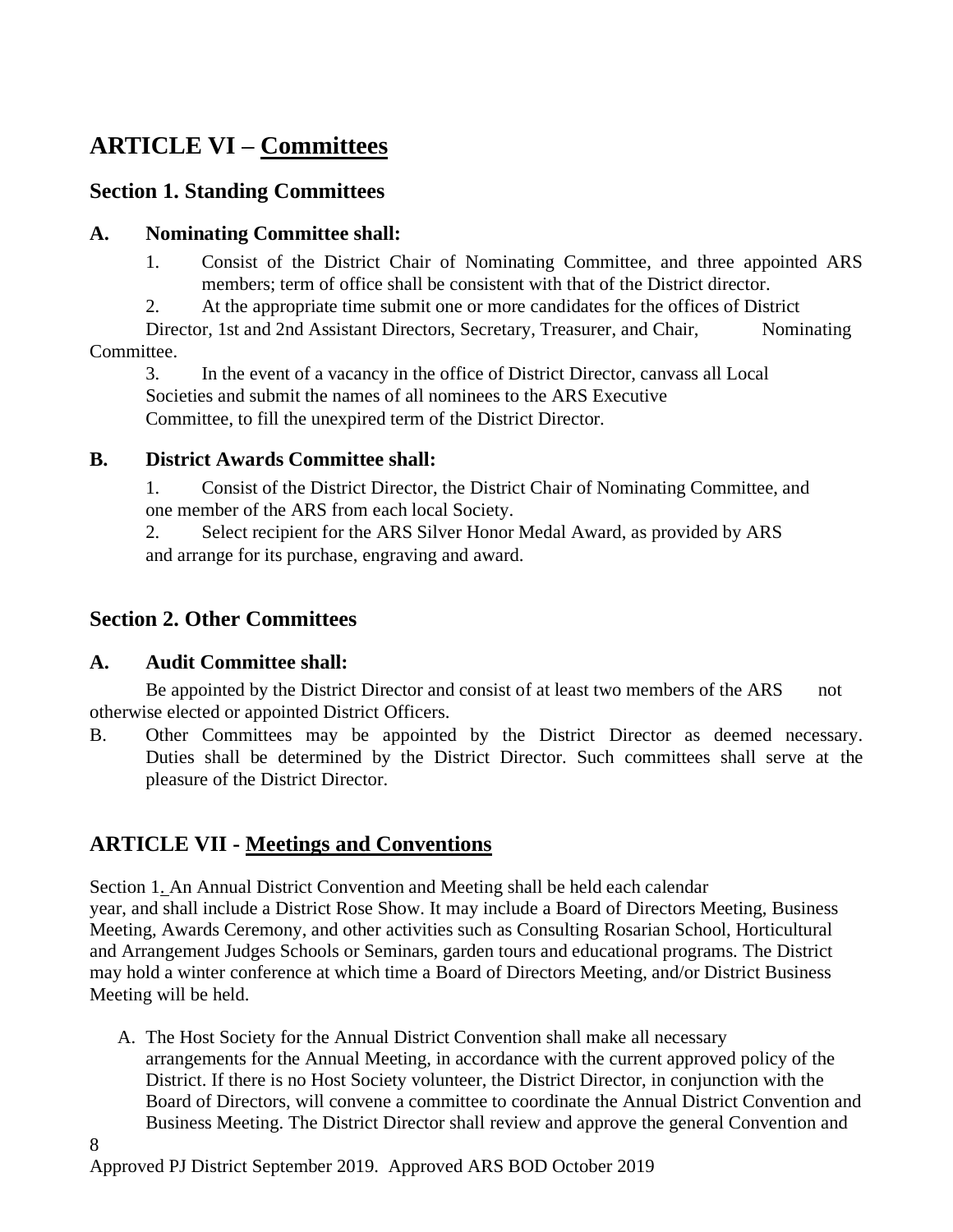Rose Show program in coordination with the Chairs of Horticultural judges, Arrangement Judges, and photography prior to printing.

- B, A Business Meeting will be held at the Annual Convention and Meeting as well at the winter conference. Only regular and associate members of the ARS as defined in Article 3, Section 1 may vote in any Business Meeting. Proxy voting is not permitted.
- C. A Special Meeting may be authorized by the Board of Directors. 30 days written notice must be posted on the District website and an email sent to all District Society Presidents.

# <span id="page-8-0"></span>**ARTICLE VIII - Financial**

Section 1. The funds and other assets of the District are the property of the ARS, a corporation qualified as an exempt educational organization under Section 501 (c)(3) of the Internal Revenue Code and are subject to administration as provided by the Articles of Incorporation, By-Laws, and other rules and regulations of the ARS.

Section 2. Each local Society may be requested to remit to the District Treasurer a financial contribution recommended by the Board of Directors to assist in the operational costs of the District. This contribution will be calculated at the last business meeting of the calendar year. Contributions may also be solicited from the membership. The Board of Directors may also authorize tasteful fundraising activities, as deemed necessary and desirable.

Section 3. Host Societies for a District Convention must make every effort to make a profit. One-half of the profit shall be remitted to the District Treasurer, accompanied by a completed financial statement.

Section 4. In the event of the dissolution of the District, the assets of the District will be transferred to the ARS.

# <span id="page-8-1"></span>**ARTICLE IX - Quorums**

Section 1. A quorum for a Business Meeting shall consist of those Members present at the Meeting.

<span id="page-8-2"></span>Section 2. A quorum for a Meeting of the Board of Directors shall consist of five (5) members.